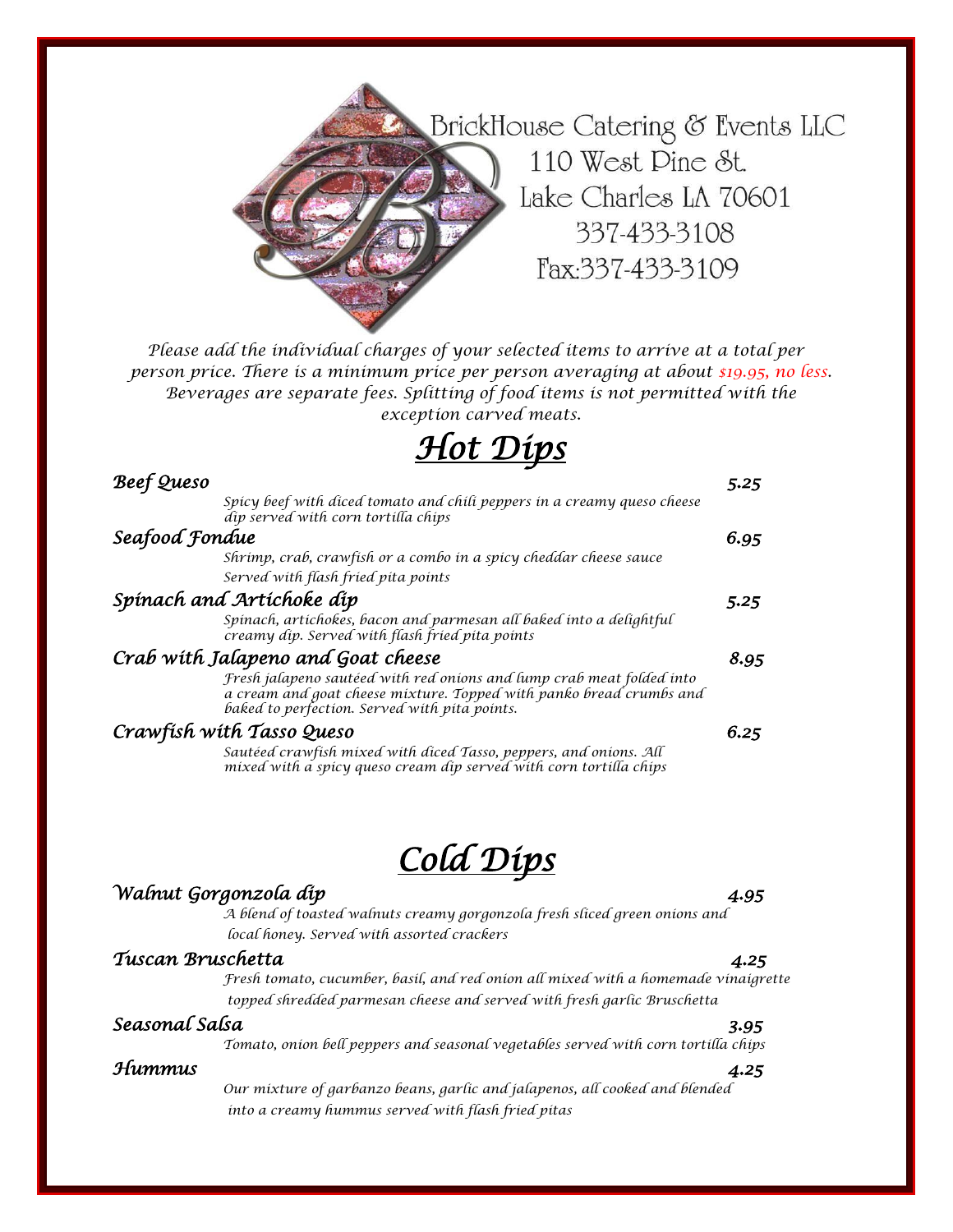| Shrimp Remoulade  |                                                                                                                                          | 6.25 |
|-------------------|------------------------------------------------------------------------------------------------------------------------------------------|------|
|                   | Large Boiled shrimp, green onions, red onions, and a mixture of other herbs and                                                          |      |
|                   | seasonings all folded into a traditional remoulade. Served with pita points                                                              |      |
| Seafood Cream dip |                                                                                                                                          | 6.25 |
|                   | A combination of crab crawfish and shrimp all sauteed together and mixed with<br>a jalapeno creole cream cheese, served with phyllo cups |      |
|                   | Spinach and Artichoke                                                                                                                    | 4.75 |
|                   | Fresh spinach, artichokes and garlic, blended with a goat and Creole cream cheese<br>mixture served with flash fried pita points         |      |
| Pesto Cream díp   |                                                                                                                                          | 4.25 |
|                   | Homemade basil pesto, fresh diced jalapeno and sautéed minced mushrooms served<br>with pita points                                       |      |
|                   | Cucumber dill with blackened bell pepper                                                                                                 | 4.25 |
|                   | Cream cheese minced cucumber and blackened bell pepper served with pita<br>points                                                        |      |
|                   | <u>Canapé</u>                                                                                                                            |      |

|   | $\div$ Cucumber with dill cream and smoked salmon<br>❖ <i>fried</i> oyster atop crostini with crème fraiche and caviar | J'I J<br>Market príce |
|---|------------------------------------------------------------------------------------------------------------------------|-----------------------|
|   | • Jumbo lump crabmeat cheesecake in phyllo cup topped with fresh<br>green onion                                        | 6.75                  |
|   | Sliced sweet tomato with blue cheese drizzled with honey on top a<br>fried pita                                        | 4.50                  |
|   | * Crostini with cream cheese fresh jalapeno and a spicy pepper jelly                                                   | 4.25                  |
| ❖ | Endive leaves with goat cheese Tasso and a sweet chili drizzle                                                         | 4.95                  |
| ❖ | Chewy French bread topped with brie and sweet and spicy onion<br>marmalade                                             | 4.80                  |
| 樂 | Toast point topped with seared filet mignon, Creole cranberry                                                          | 8.75                  |

*Cold items* 

### *Shrimp Remoulade Salad 5.95 Spicy boiled shrimp folded into a classic remoulade all mixed with penne pasta*

*mustard and a fried mushroom* 

*Crawfish Pasta Salad 6.25 Sautee crawfish tossed with minced red onion, jalapeno, and bell pepper All mixed with bowtie pasta and a creamy white sauce.* 

## *Marinated Crab Fingers Market price*

*Jumbo crab fingers mixed marinated in homemade vinaigrette. Served with cocktail sauce and remoulade* 

*5.75*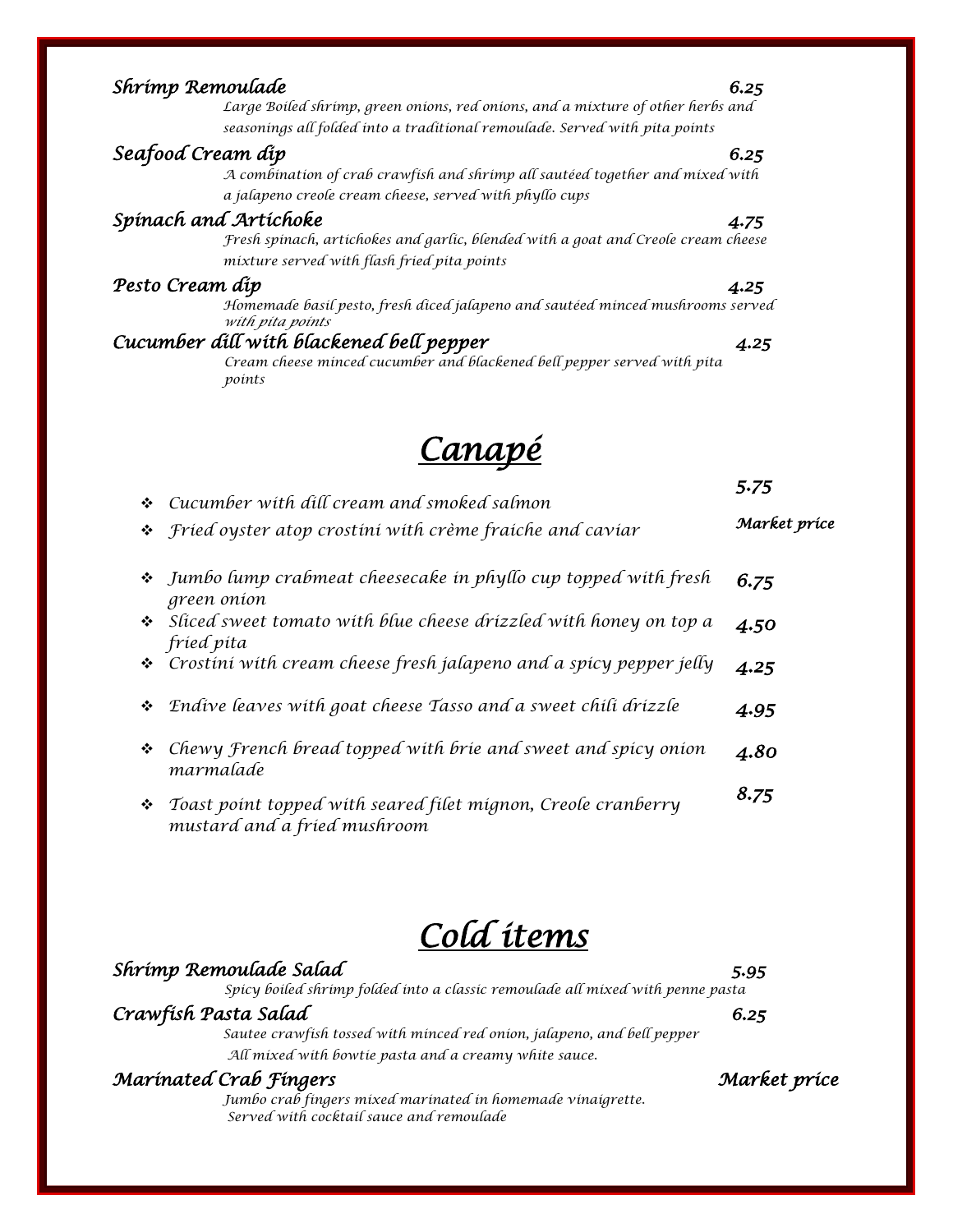| Shrímp Cocktaíl                                                                                                                                                                          | Market príce |
|------------------------------------------------------------------------------------------------------------------------------------------------------------------------------------------|--------------|
| Jumbo shrimp boiled to perfection with garlic cloves and spices.<br>Served with remoulade, cocktail sauce, and lemon wedges                                                              |              |
| Mini Basil and Prosciutto Sandwiches                                                                                                                                                     | 4.25         |
| Prosciutto, fresh basil, sliced tomato and a cream cheese and goat cheese spread                                                                                                         |              |
| sandwiched between fresh baked miniature sourdough buns                                                                                                                                  |              |
| Scallop Cevíche                                                                                                                                                                          | Market príce |
| Bay scallops marinated in homemade vinaigrette with fresh basil and garlic.                                                                                                              |              |
| Served with crackers and garlic French bread                                                                                                                                             |              |
| <b>Stuffed Grape Tomatoes</b>                                                                                                                                                            | 5.25         |
| Grape tomato stuffed with cream cheese and fresh basil garnished                                                                                                                         |              |
| with crunchy bacon                                                                                                                                                                       |              |
| Medíterranean Vegetable Dísplay                                                                                                                                                          | 5.50         |
| Zucchini, squash, artichoke hearts, sweet tomatoes, kalamata olives,                                                                                                                     |              |
| and multi-color bell peppers, served with a cucumber dill dipping sauce                                                                                                                  |              |
| Cold Cuts Display                                                                                                                                                                        | 6.25         |
| Sliced ham, turkey and roast beef, cheddar, Swiss and pepper jack                                                                                                                        |              |
| served with assorted crackers                                                                                                                                                            |              |
| Premíum Cold Cuts Dísplay                                                                                                                                                                | 7.50         |
| Prosciutto, salami, pepperoni, brie cheese, Muenster and smoked<br>cheddar cheese, served with olives crackers and a goat cheese spread.                                                 |              |
| Cheese Display                                                                                                                                                                           | 4.75         |
| Cubed pepper jack, Swiss and cheddar served with assorted crackers                                                                                                                       |              |
| Premíum Cheese Dísplay                                                                                                                                                                   | 6.25         |
| Brie, smoked provolone, sharp cheddar, Muenster, and blue cheese                                                                                                                         |              |
| Served with assorted crackers and sliced French bread.                                                                                                                                   |              |
| Vegetable Display                                                                                                                                                                        | 4.25         |
| An assortment of fresh carrots, broccoli, cucumbers, and grape                                                                                                                           |              |
| tomatoes served with ranch dip                                                                                                                                                           |              |
| Fruit, Vegetable & Cheese Display                                                                                                                                                        | 4.75         |
| An assortment of fresh vegetables, fruit in season and cheese; served with                                                                                                               |              |
| vegetable dip, fruit dip and crackers.                                                                                                                                                   |              |
| Cavíar Dísplay                                                                                                                                                                           | Market príce |
| A choice of beluga, seruga, ostera Louisiana caviar. Served with toast<br>points assorted crackers, minced eggs, pickles, dill cream cheese,<br>smoked salmon, capers and crème fraiche. |              |
| Fruit Display                                                                                                                                                                            | 4.25         |
| Seasonal assortment of fruit. red and green grapes, cantaloupe, honeydew,                                                                                                                |              |
| and strawberries served with a whipped fruit dip                                                                                                                                         |              |
| Premíum Fruít Dísplay                                                                                                                                                                    | 5.75         |
| Passion fruit, star fruit, pomegranate, black and blueberries, kiwi and strawberries.                                                                                                    |              |
| Served with carved melons whipped fruit dip and a honey yogurt fruit dip.                                                                                                                |              |
| Gourmet Deviled Egg                                                                                                                                                                      | 4.50         |
| Hardboiled egg stuffed with a creamy mixture of yolk mayo minced pickled jalapeno                                                                                                        |              |
| and seasonings. Topped with crispy bacon and garnished with fresh cut green onions.                                                                                                      |              |
|                                                                                                                                                                                          |              |
| <b>Stuffed Anaheim Peppers</b><br>Anaheim peppers stuffed with cream cheese, goat cheese baked and drizzled with                                                                         | 5.65         |
| chili raspberry glaze-Served with assorted crackers.                                                                                                                                     |              |
|                                                                                                                                                                                          |              |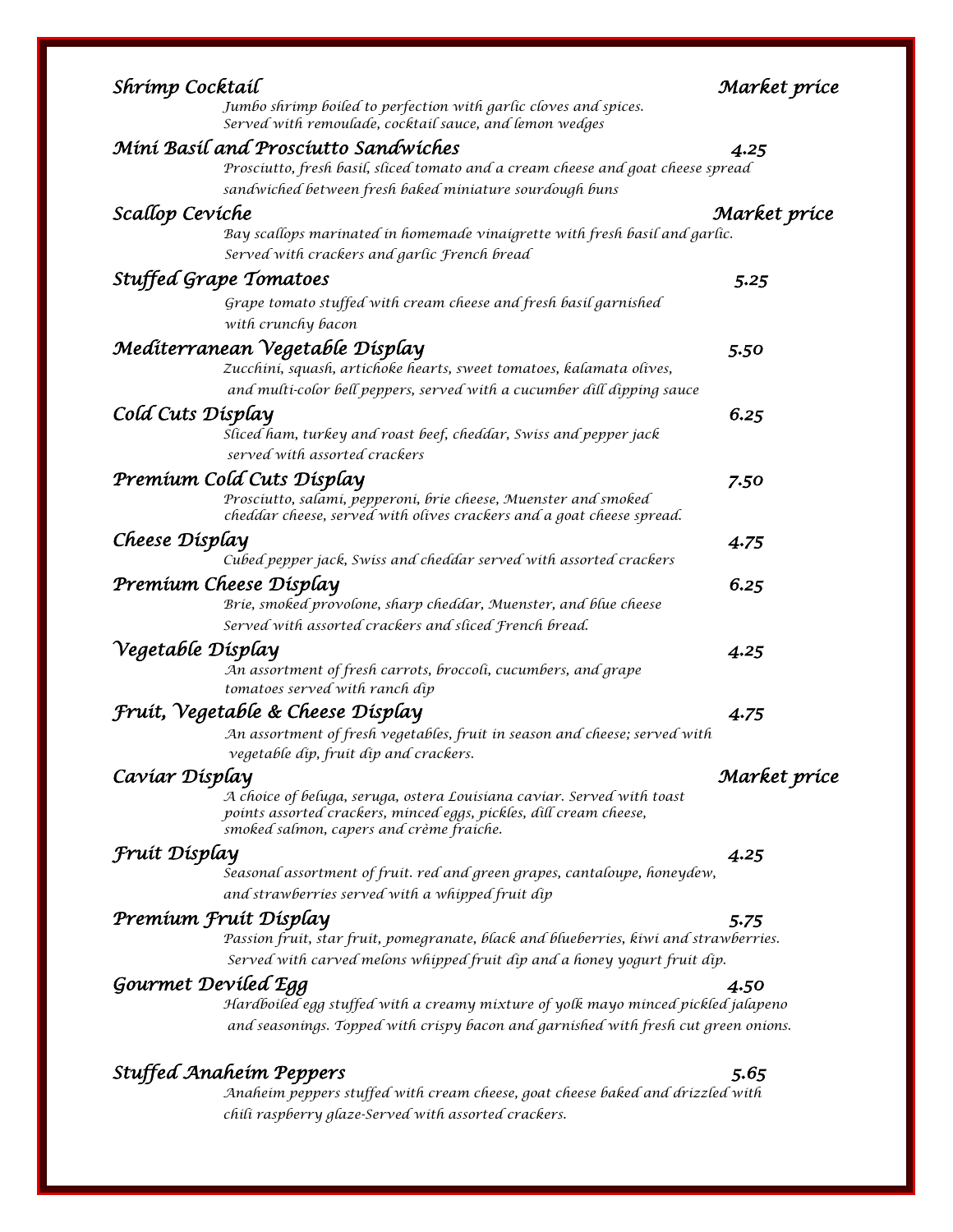| onnuutui 6 onni juuttu<br>Salami, pepperoni, mortadella, provolone cheese, and a homemade olive spread in                                                                                                 | .    |
|-----------------------------------------------------------------------------------------------------------------------------------------------------------------------------------------------------------|------|
| between fresh baked Muffuletta bread                                                                                                                                                                      |      |
| Mozzarella Tomato and Fresh Basil Skewers<br>Fresh mozzarella, sweet grape tomato, and basil leaves, all skewered together<br>Served with a homemade vinaigrette dipping sauce                            | 4.65 |
| <b>Hot Items</b>                                                                                                                                                                                          |      |
| <b>Baked Brie Crawfish Creole</b>                                                                                                                                                                         | 7.50 |
| Cubes of brie cheese wrapped in phyllo dough baked until crispy and smothered<br>in a spicy crawfish Creole                                                                                               |      |
| Baked Brie with Cane Syrup and Pecans                                                                                                                                                                     | 6.50 |
| Cubes of brie cheese wrapped in phyllo dough baked until crispy and smothered<br>in Steen's cane syrup local honey and candied pecans                                                                     |      |
| Pepper Jack Stuffed Duck Breast with Blueberry Compote<br>Farm raised duck breast stuffed with pepper jack cheese and sausage wrapped in finely                                                           | 7.95 |
| sliced bacon and baked until crispy, drizzled with blueberry jalapeno compote                                                                                                                             |      |
| Seafood Cakes with Crawfish Tasso Cream Sauce<br>Crawfish and crab mixed with peppers, seasonings and breadcrumbs. Panko battered<br>and flash fried. smothered in a spicy crawfish and Tasso cream sauce | 7.95 |
| Chicken Alfredo                                                                                                                                                                                           | 4.50 |
| Chicken, onions, and peppers in a creamy Alfredo sauce                                                                                                                                                    |      |
| Creole Chicken Alfredo<br>Chicken, Tasso, sausage, onions and peppers in a creamy Alfredo sauce.                                                                                                          | 4.95 |
| Creole Crawfish and Tasso Alfredo                                                                                                                                                                         | 6.50 |
| Crawfish, Tasso, onions, peppers, and parmesan cheese in a creamy Alfredo sauce                                                                                                                           |      |
| Seafood Alfredo                                                                                                                                                                                           | 6.50 |
| Shrimp crab crawfish or combination with onions, peppers, and parmesan cheese<br>in a creamy Alfredo sauce                                                                                                |      |
| Boudín Balls<br>Spicy Boudin formed into 3 oz. balls battered and deep fried                                                                                                                              | 5.50 |
| Petít Meat Pies                                                                                                                                                                                           | 4.75 |
| A golden flaky crust stuffed with spicy meat and deep fried                                                                                                                                               |      |
| Petít Crawfísh Píes                                                                                                                                                                                       | 6.75 |
| A golden flaky crust stuffed with crawfish and deep fried                                                                                                                                                 |      |
| Seafood Scampi<br>Shrimp, crawfish, scallop, or combo sautéed in a white wine butter sauce, served over Fusilli                                                                                           | 6.75 |
| pasta.                                                                                                                                                                                                    |      |
| Quesadílla Beef Chícken or Shrímp<br>Beef chicken or shrimp mixed with caramelized peppers and onions.                                                                                                    | 5.50 |
| Cajun Jambalaya                                                                                                                                                                                           | 5.25 |
| Traditional Cajun jambalaya with chicken, sausage and pork                                                                                                                                                |      |
| Premíum Cajun Jambalaya<br>Traditional jambalaya with a twist, duck, pork tenderloin, sausage and Ribeye.                                                                                                 | 5.75 |

#### *Smoked Turkey Salad Sandwiches 4.25*

*Smoked turkey, red onion, dried cranberries, and parmesan cheese Mixed with a garlic mayo and served on fresh baked mini croissants* 

### *Miniature Muffuletta 5.50*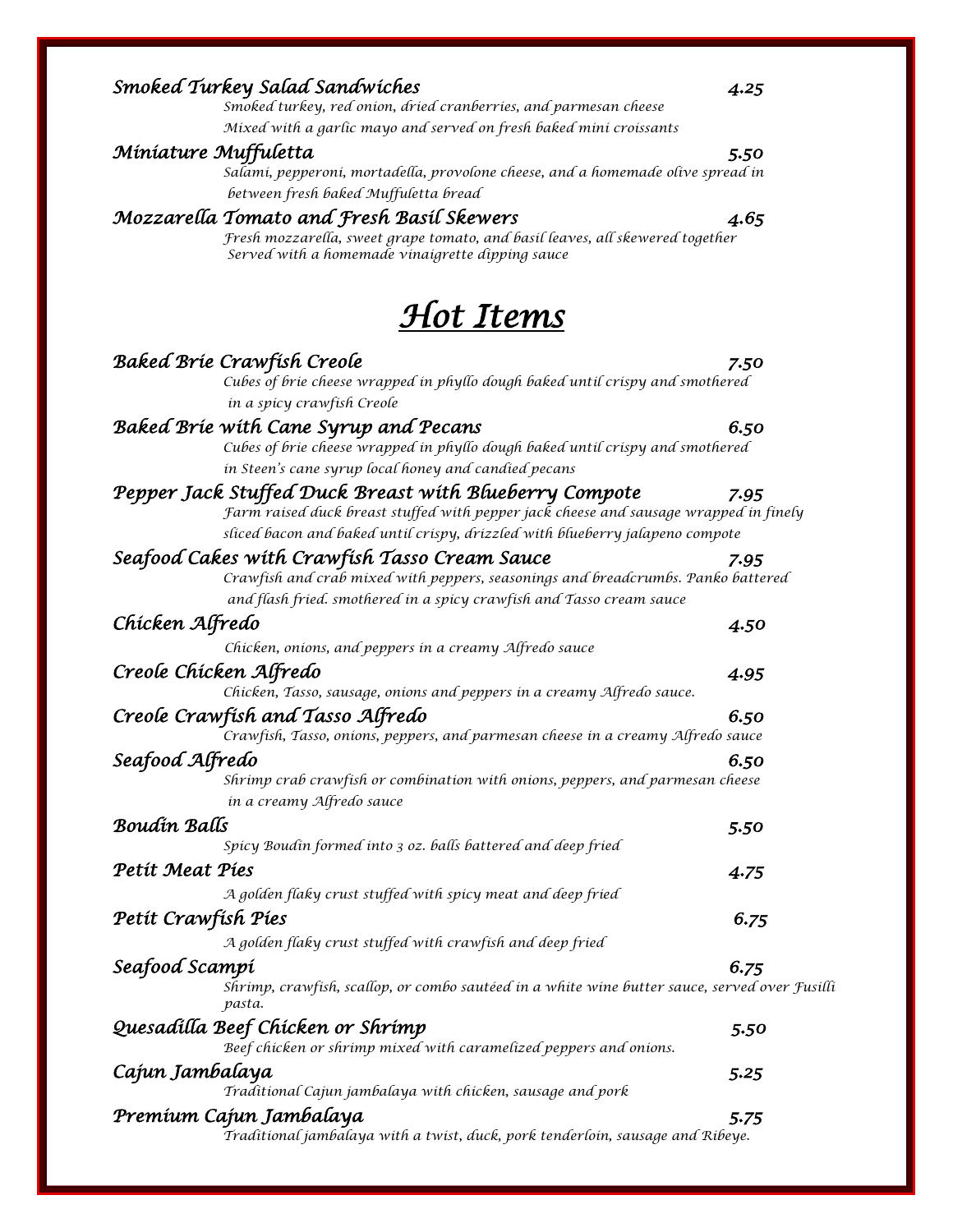| <b>Fried Chicken Tenders</b>                                                       | 4.95         |
|------------------------------------------------------------------------------------|--------------|
| Chicken tenderloins battered and fried served with BBQ, ranch and                  |              |
| sweet chili dipping sauce                                                          |              |
| Duck Tenders                                                                       | 7.25         |
| Farm raised duck breast, sliced into tenders battered and fried served with        |              |
| a blueberry chili dipping sauce                                                    |              |
| Slíced Boudín Línks                                                                | 6.25         |
| Spicy Boudin sliced into 2-inch links. Perfect finger food                         |              |
| <b>Stuffed Mushrooms</b>                                                           | 4.25         |
| Creole cream cheese stuffed mushrooms topped with pesto                            |              |
| Seafood stuffed mushrooms                                                          | 4.95         |
| Crawfish and crab stuffed mushroom topped with parmesan cheese                     |              |
| Andouille stuffed mushrooms                                                        | 4.40         |
| Andouille sausage onions and peppers stuffed into mushrooms                        |              |
| Petite Meatballs                                                                   | 4.50         |
| BBQ, sweet chili, Italian, or Swedish                                              |              |
| Grilled Lamb Lollipops with a Peche Reduction                                      | 15.95        |
| Bone in lamb loin sliced into lollipops grilled to perfection and Covered          |              |
| in a peche reduction with garlic and jalapeno                                      |              |
| <b>Bacon Wrapped Shrimp or Scallops</b>                                            | Market Príce |
| Shrimp or scallops wrapped in bacon and flash fried until crispy                   |              |
| Oyster Rockefeller                                                                 | Market Príce |
| Oysters on a half shell topped with green onions, parsley, butter and bread crumbs |              |
| <b>Baked Oyster</b>                                                                | 6.95         |
| Oysters on a half shell with jalapeno, cream cheese, and tasso                     |              |
| Creole Macque Choux                                                                | 3.75         |
| Spicy macque choux with crawfish and tasso over rice                               |              |
| Chicken and Sausage Gumbo                                                          |              |
|                                                                                    | 4.49         |
| Spicy chicken and sausage gumbo served over rice                                   |              |
| Seafood Gumbo                                                                      | 4.75         |
| Shrimp, crab, and oyster gumbo served over rice                                    |              |
| Goose and Oyster Gumbo                                                             | 6.75         |
| Goose and oyster gumbo served over rice                                            |              |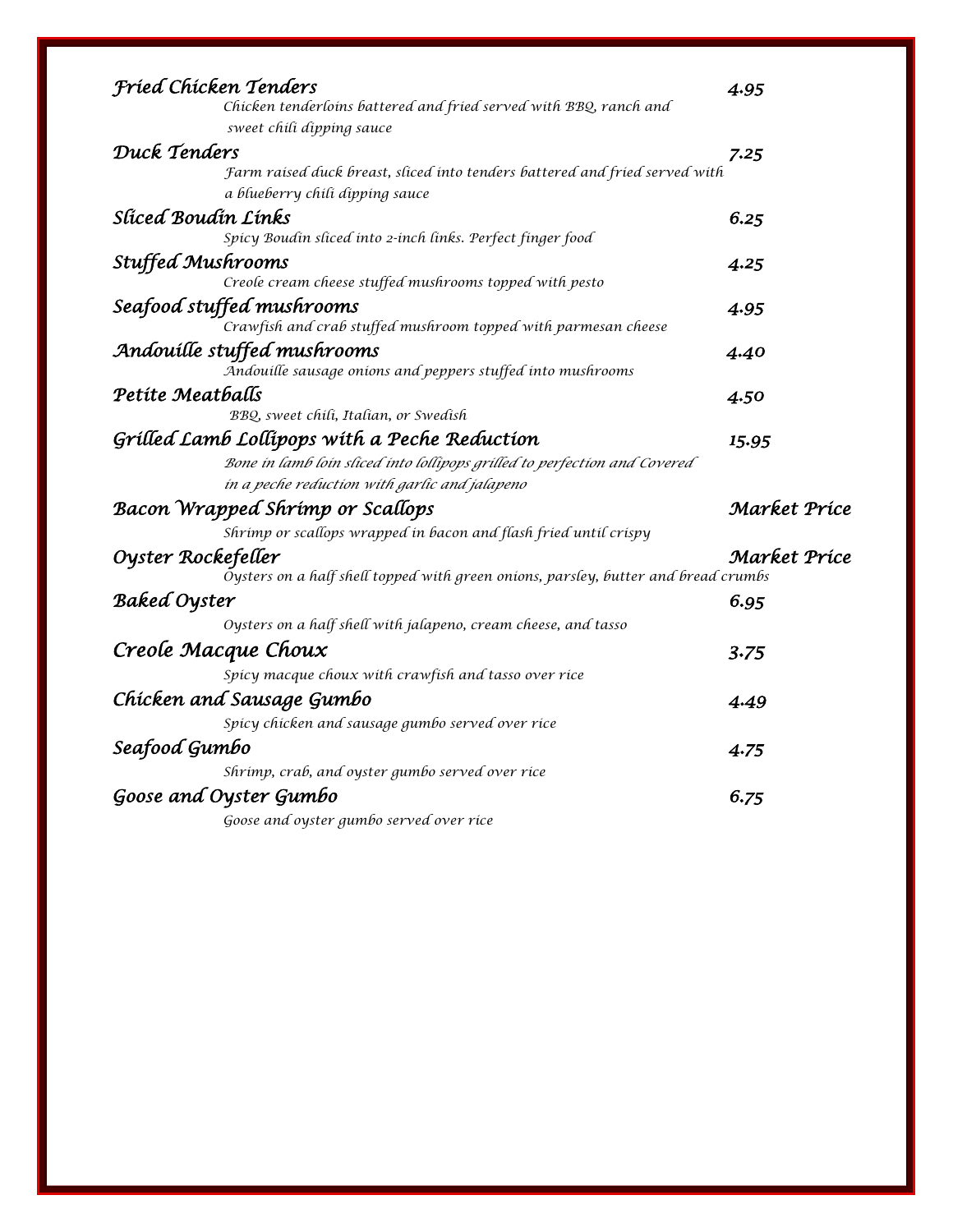# *Sides*

| <b>Green Beans</b>                                   | 2.95 |
|------------------------------------------------------|------|
| <b>Garlic Roasted Potatoes</b>                       | 3.25 |
| Macque Choux                                         | 2.95 |
| Roasted Vegetables                                   | 3.65 |
| <b>Bacon Wrapped Asparagus</b>                       | 4.75 |
| Beet and Balsamic Vinegar, olive oil and brown sugar | 2.85 |
| <b>Baked Mac and Cheese</b>                          | 4.25 |
| Honey Glazed Carrots                                 | 3.50 |
| Colcannon                                            | 2.95 |
| <b>Loaded Mashed Potatoes</b>                        | 3.25 |
| Ríce Dressing                                        | 3.25 |
| Steamed Broccoli with or w/o Cheese                  | 3.50 |
| House Salad                                          | 3.15 |
| Spicy Boiled Vegetables in Crab Boil                 | 3.50 |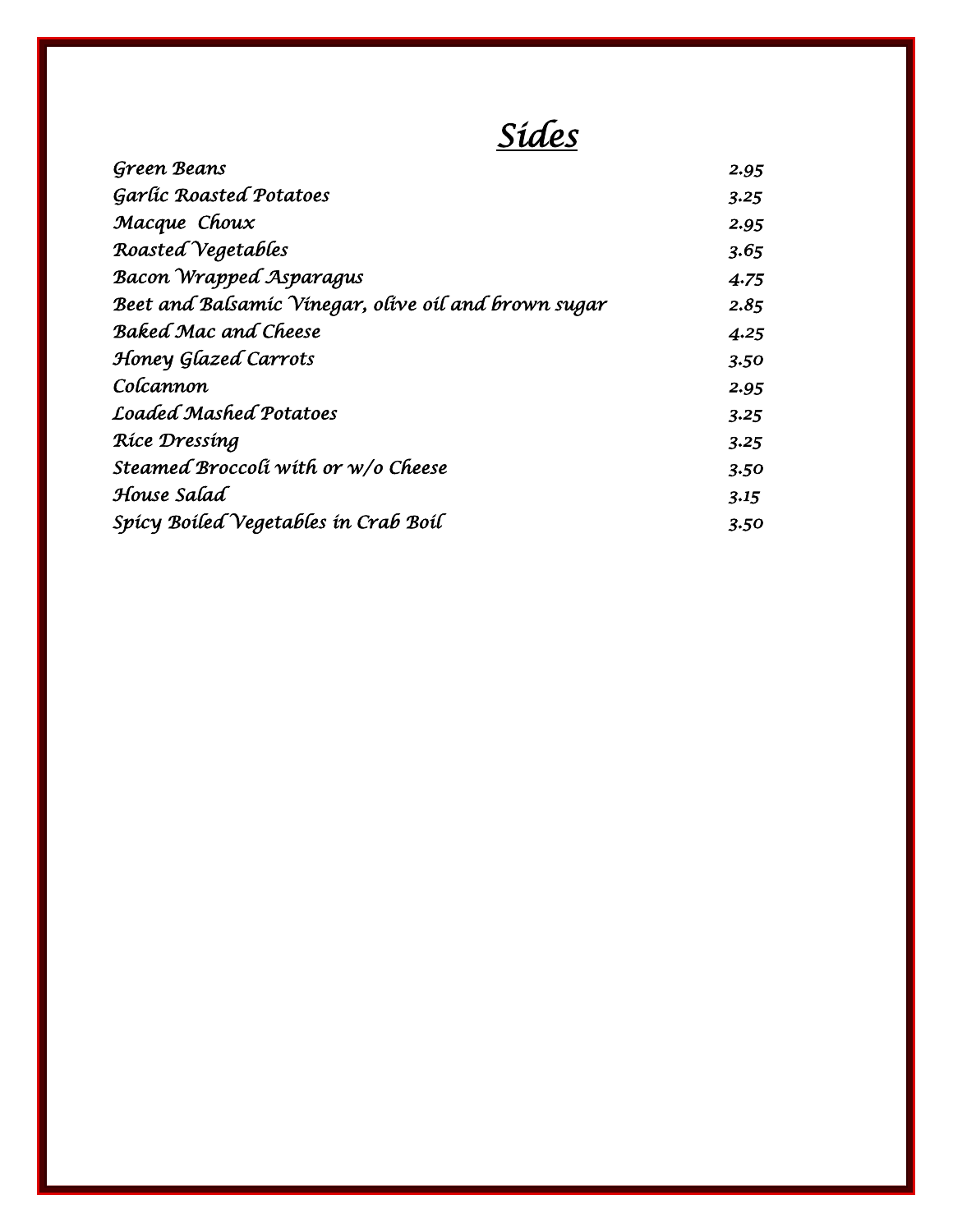# *Carving Station*

*All carved meats are served with fresh baked rolls and your choice of two condiments*

| Roast Pork Loin                                               | 5.50         |
|---------------------------------------------------------------|--------------|
| Príme Ríb                                                     | 11.50        |
| Roast Turkey                                                  | 5.90         |
| Boudin Stuffed Pork Loin                                      | 6.15         |
| Honey and Brown Sugar Glazed Ham                              | 6.50         |
| Abita Root Beer Glazed Ham                                    | 6.50         |
| Beef Brísket                                                  | 7.75         |
| <b>Stuffed Beef Roast</b>                                     | 7.75         |
| Sausage Stuffed Pork Loin                                     | 6.50         |
| Leg of Lamb                                                   | 11.95        |
| Steamship Round Serves 75 people                              | 650.00       |
| Beef Tenderloin                                               | 13.50        |
| Sausage Stuffed Filet Mignon                                  | 14.50        |
| Roast Buffalo Brísket                                         | Market Príce |
| Elk Tenderloin                                                | Market Príce |
| Pork Crown Roast                                              | Market Príce |
| Roast Suckling Pig (Serves & sold as increments of 50 people) | 425.00       |
|                                                               |              |

## *Condiments*

*Jalapeno Mayo Horseradish Cream Dijon Mustard Creole Mustard Sweet Cranberry Mustard Spicy Garlic and Shallot Mayo*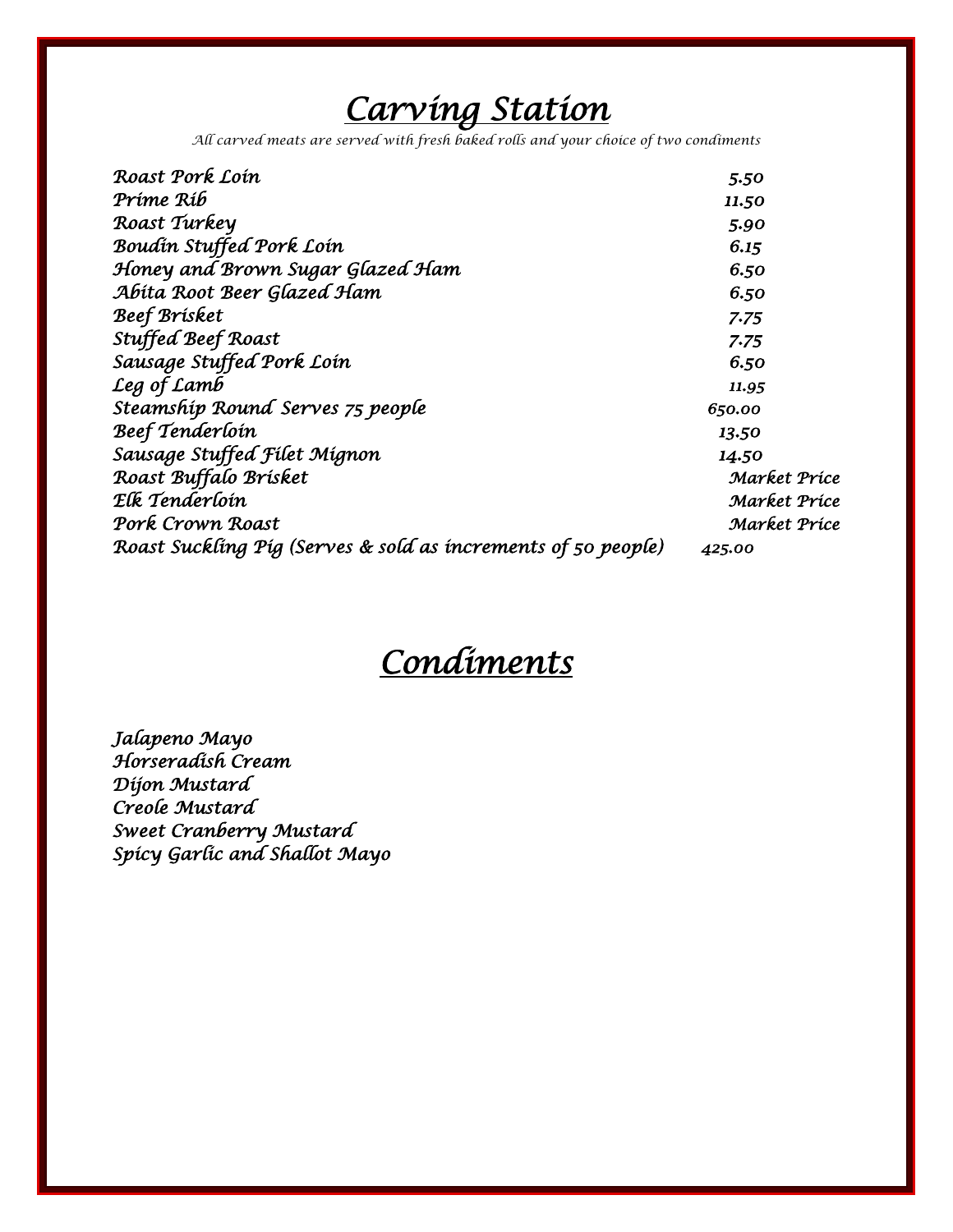## *Action Stations*

#### *Can only be added to minimum package*

### *Shrimp and Grits 6.85*

*Fresh Gulf Shrimp in a spicy courtbillion served over creamy grits in a martini glass with your choice of toppings*

#### *Pasta Station 6.25*

*Penne pasta, Bowtie pasta, Marinara sauce, Alfredo sauce, Chicken, Beef, Italian Sausage and Shrimp. Station sides include fresh parsley, green onion, parmesan cheese, sliced olives, and mushrooms*

### *Steak Dianne 12.95*

*Filet Mignon seasoned and seared, flambéed with brandy and topped with a freshly made Mushroom cream sauce. Station sides include fresh parsley and Creole Mustard*

### *Mashed Potato Bar 4.25*

*Seasoned smashed Yukon gold potatoes whipped with butter. Station sides include sautéed onions, sour cream, chives, and mushroom ragout with plum tomatoes, lean ground beef, real crumbled bacon pieces, shredded cheddar, and Monterey jack cheese*

### *Bananas Foster Flambé' 5.75*

*Bananas flambéed with lemon juice, sugar, and rum serves over vanilla bean ice cream*

## *Cherries Jubilee Flambé' 5.75*

*Cherries flambéed with lemon juice, sugar, and rum serves over vanilla bean ice cream*

### *Margarita Shrimp 8.25*

*Fresh Gulf Shrimp flambéed in Tequila Lime Butter served with cilantro rice*

### *Seafood Creole Station Flambé' 11.25*

*Shrimp, Crab, or Crawfish sautéed with caramelized onions, bell peppers, and fresh green onions, Flambéed with Bourbon and served with a spicy creole sauce served over rice Station sides include fresh green onions, parsley, and baked rolls*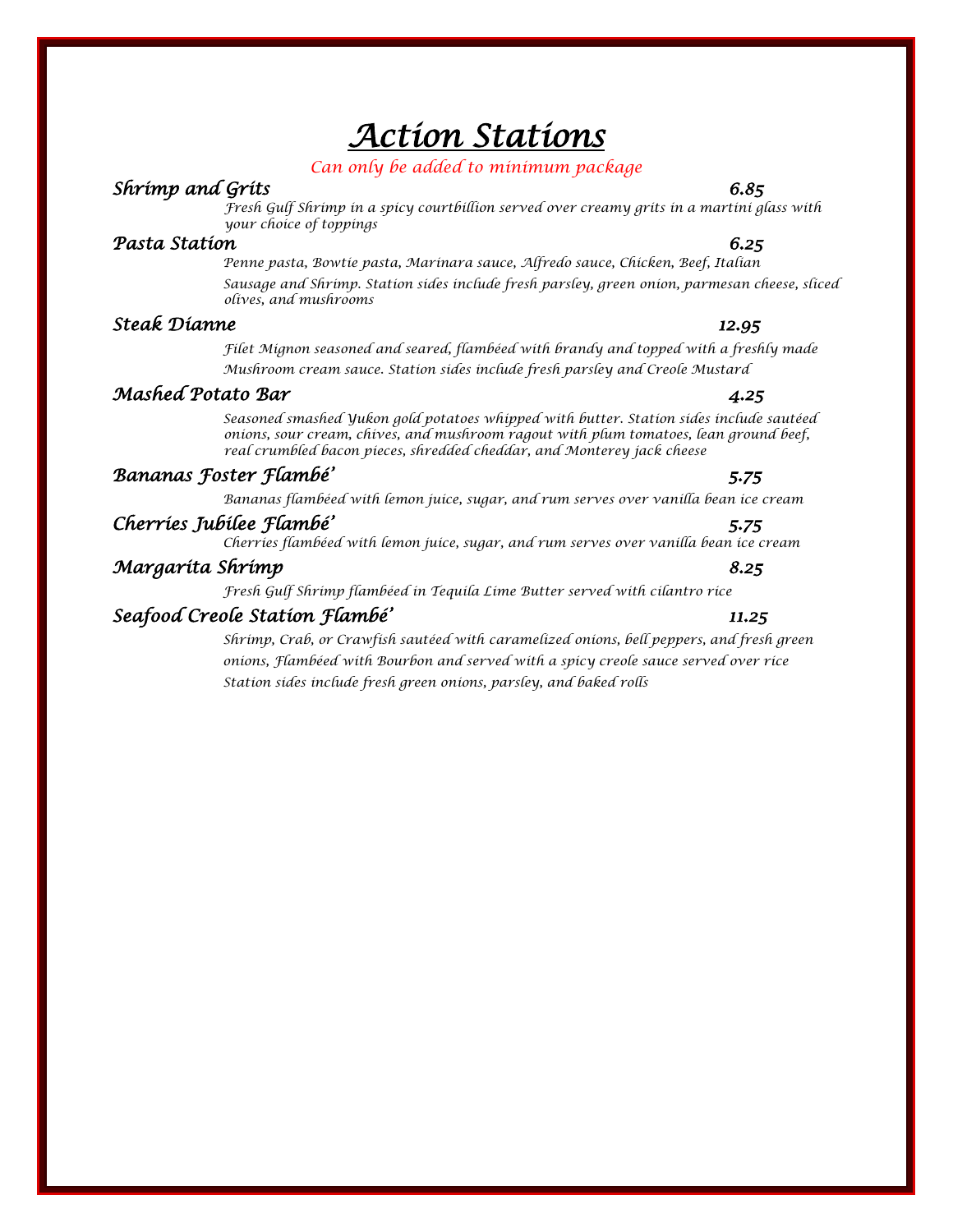## *Desserts*

| Chocolate Fountain                                                                                         | 350.00       |
|------------------------------------------------------------------------------------------------------------|--------------|
| Pretzels, marshmallows, cookies, pound cake, and seasonal fruit                                            | 2.69         |
| Cookie Display                                                                                             | 3.75         |
| An assortment of chocolate chip, oatmeal raisin, sugar, peanut butter<br>and white chocolate macadamia nut |              |
| Petit Four Display                                                                                         | 4.75         |
| An assortment of miniature desserts including carrot cake, double                                          |              |
| Chocolate, red velvet, and turtle                                                                          |              |
| Miniature Cheesecake Display                                                                               | 4.75         |
| An assortment of bite sized cheesecake                                                                     |              |
| Chocolate Covered Strawberry Display                                                                       | Market Príce |
| Extra-large long-stemmed strawberries dipped in homemade chocolate ganache                                 |              |
| <b>Sheet Style Confections</b>                                                                             | 4.10         |
| Lemon squares, turtle, seven layer, peanut butter, white chocolate raspberry                               |              |
| Assorted Cake Balls                                                                                        | 4.95         |
| Lemon, chocolate & birthday cake                                                                           |              |
| Premíum Cake Balls                                                                                         | 6.75         |
| Italian cream, red velvet & dark chocolate                                                                 |              |
| Míní Bunt Lava Cake                                                                                        | 6.95         |

*Butler Pass Service* 

*\$25 per attendant per hour*

## *Cake Service*

*Served on porcelain plates and real forks .50 onsite 1.00 offsite per person-inclusive* 

*All prices quoted are per person. Add 20% service charge for on-site events or 24% for off-site events as well as 10.20% tax.*

## *Non-Alcoholic Beverages*

*Assorted Colas and Water 2.00 Tea 1.00 Coffee 1.00* 

*Price is per person not to be added to food per person*